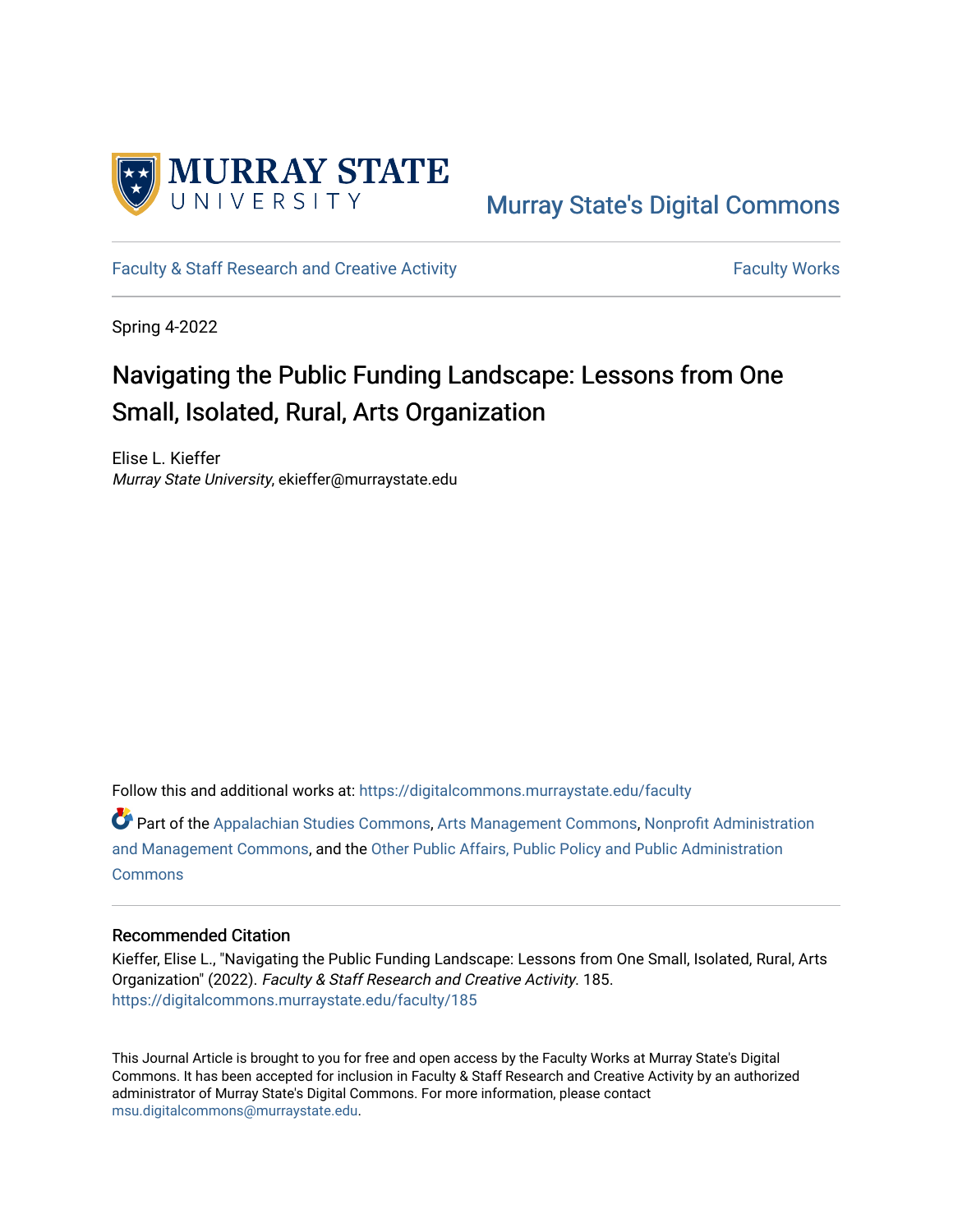Navigating the Public Funding Landscape: Lessons from One Small, Isolated, Rural, Arts Organization

In 2012 a multi-disciplinary arts organization began in Burkesville, Kentucky, a town of just over 1,500 people in an impoverished county at the foothills of the Appalachian Mountains. The community quickly embraced Burkesville Academy of Fine Arts (BAFA) because of their many educational offerings for children and their successful live performances, but local residents would never, on their own, be able to sustain the organization. Feeling that everything about the organization should make it a prime candidate for funding, in 2015, I, the founder and executive director, reached out to the Kentucky Arts Council (KAC) for assistance. They informed me that it would not be worth my time to pursue funding through KAC because the organization's budget was too small to make it worthwhile. They made no mention of the National Endowment for the Arts and extended no offers to aide a new director with a search for funding.

The organization continued to grow and thrive despite that lack of KAC support, but local fundraising continued to be limited by the financial means of the local population. Like directors around the United States, I learned that I could not count on public funding. "If one accepts the premise that public funding for the arts in the United States is inadequate and endangered, one searches immediately for alternatives" (Wilkerson, 2012, p. 105). Even with focused funding opportunities in creative placemaking and rural initiatives, many artists feel these programs limiting, rather than liberating (Fallon, 2012). The perceived and implied fundraising restrictions placed on BAFA affected programming choices, as we had to maximize ticket sales and tuition payments to support the organization. These restrictions also negatively impacted opportunities for local benevolence, by restricting the amount of discretionary funds available for students who desired to participate but had limited financial means.

Through the experience of one arts organization in an isolated, rural, Appalachian community of Kentucky, this paper explores the relationship between the NEA and the state arts agencies with which they partner. Using the case study of BAFA as an inspiration, this question is explored: If BAFA had received necessary technical support from the KAC, is it likely that it might have been awarded funding by the NEA? By comparing it to funded organizations in comparable communities, I hope to make this determination and recommend future support protocols.

#### **National Endowment for the Arts (NEA)**

The NEA boasts a mandate of "Art for All Americans" which it fulfills through its Rural Arts Initiative (arts.gov). When policymakers make strategic plans and funding decisions, they rely on the NEA for resource priorities. The NEA's narratives often marginalize alternative perspectives and serve as the justification for advancing certain programs, allocating funds, and assigning influence (Wirjau, 2012). In self-produced promotional resources, the NEA reports that between 2011 and 2014, they awarded 251 Our Town grants in 50 states and the District of Columbia. These grants have "reached 200 communities ranging in size from *small towns* such as *Conneaut Lake, PA* (population 600) to large cities like Phoenix, AZ (population 1.5 million)" (NEA, 2015; Redaelli, 2016, emphasis mine). Conneaut Lake, PA, the NEA's own choice to represent their funding of rural communities is, indeed, a small town. However, Conneaut Lake rests in Crawford County, PA with a population of 86,484 boasting seven school districts and two four-year colleges (crawfordcountypa.net). This begs the question, what is the actual impact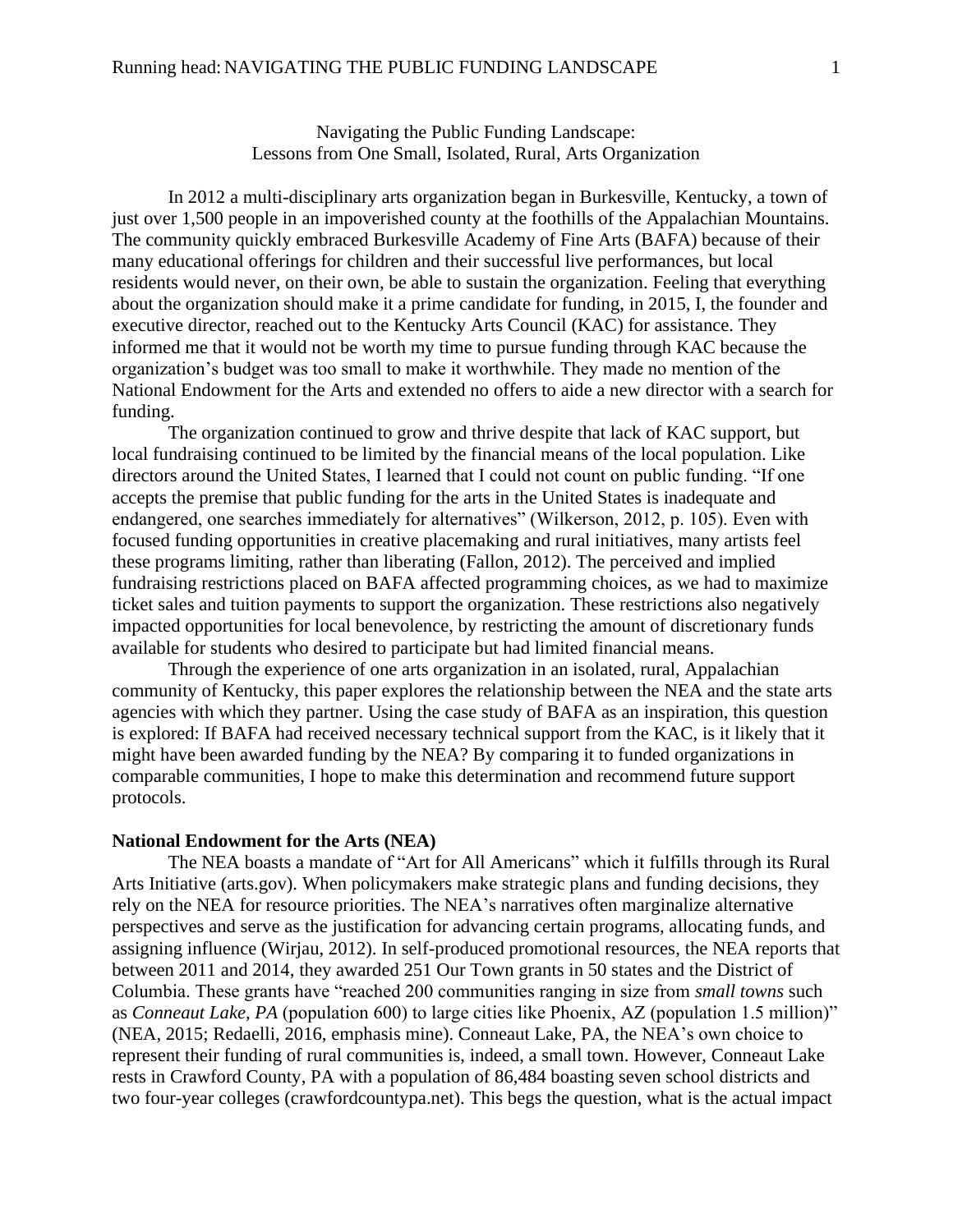of the NEA on rural communities? NEA literature promotes that in FY 2016, thirteen percent of its total funding was allocated to rural, nonmetropolitan communities (arts.gov; Kieffer, 2020).

### **Kentucky Arts Council (KAC)**

Of the 129 grants, totaling \$1,375,789 that the Kentucky Arts Council distributed in FY 2017, 26 went to Appalachian counties and those grants totaled \$158,150. That means that less than 11.5 percent of funding in the state is being allocated to the most low-income communities. Further, according to the definitions of this study, only two of these counties qualify as small, isolated, and rural. Those two counties received collectively three grants totaling less than \$4,000, or 0.29 percent of state funding. That is the total state arts funding that was distributed to small, isolated, rural, arts organizations (SIRAO's) in the Appalachian region of Kentucky (Kentucky Arts Council, 2018, Kieffer, 2020).

#### **Interactions Between NEA and SAAs**

DiMaggio (1991) introduced the idea of stereotyped roles for the NEA and SAAs in which the Endowment was tasked with supporting excellent artistry (historically interpreted as Western legacy institutions) while SAAs were empowered to support "support smaller organizations, younger artists, and programs advancing the goals of access, diversity, and equity" (p. 228). He considered these definitions to be misleading and largely inaccurate because his data from the NEA and SAAs indicated similar funding patterns across type of organization and disciplines. He concluded that often whether funding originated from the state or federal arts reserve, the same organizations were the recipients.

Receiving a grant from an SAA or the NEA has long been interpreted as a mark of ascension into sustainable validity as an artist or organization. This leads to the NEA supporting a more national perspective, while SAAs often tend to support more regionalized, specialty populations. In order to preserve the particular culture of their state, SAAs "must take a narrow view and seek to understand and support their state's ethnic, racial, or subcultural artistic expressions, even if these are seen asmarginal or provisional by the mainstream" (Love, 1991, p. 218). This proved true for BAFA in the Appalachian region of Kentucky where much emphasis from the KAC is placed on the protection and continuity of folk art traditions, in favor of other art forms.

DiMaggio and Love wrote about public funding in 1991. Sidford, more recently, reviewed public and foundation funding for the arts. Those findings reinforced the understanding that, although much attention has been brought to funding inequities, and attempts have been made to rectify those imbalances, the environment has become more unbalanced in favor of large, legacy institutions. (Sidford, 2011; Sidford 2017). While the cultural landscape of the U.S. has diversified and grown, funding has not kept pace.

#### **Methods**

As a methodology, case studies try to interpret a larger phenomenon through in-depth examination of specific cases, allowing the examination of organizations, communities, and relationships (Baxter & Jacks, 2008). They are descriptive, holistic and inductive, (Rossman & Rallis, 2012). Case studies are bound by time and place (Stake, 1995). By limiting the study temporally, the findings ensure that the current state of communication is observed. Context is key and case study's binding of the study to place is important for ultimate findings. Because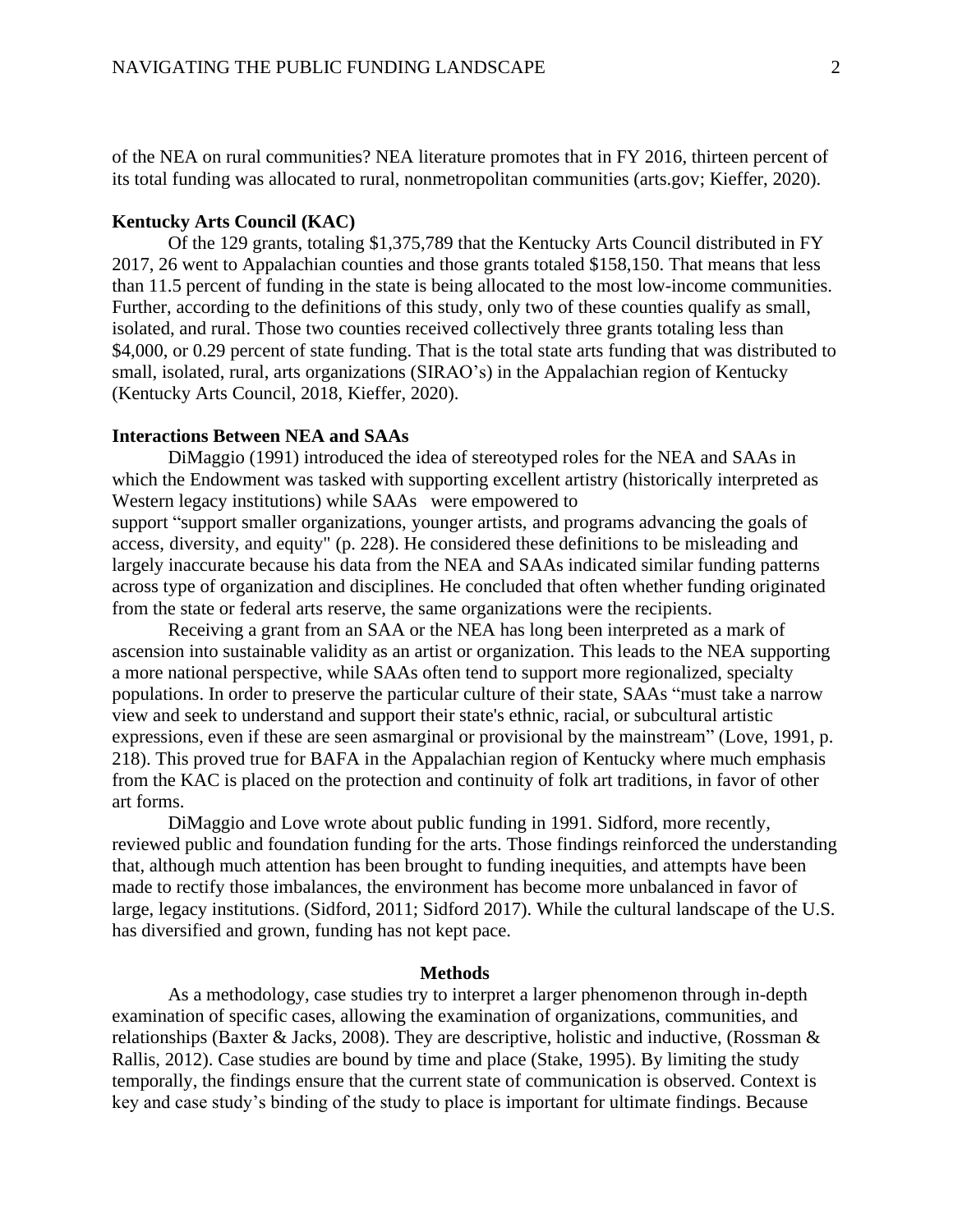case studies focus on the particular attributes of the cases studies, they are context specific.

Case study, as an experimental design, can be found as far back as the work of Charles Darwin in the nineteenth century (Harrison, Birks, Franklin, & Mills, 2017). Many note the origins of case study to anthropology and social science in the early twentieth century when researchers conducted lengthy, detailed ethnographic studies of individuals and cultures using case study designs (Harrison, et. al., 2017). Sociologists and anthropologists investigated individual's "lives, experiences, and how they understood the social and cultural context of their world, with the aim of gaining insight into how individuals interpreted and attributed meaning to their experiences and constructed their worlds" (Harrison, et. al., 2017). These researchers studied their subjects in a natural setting with descriptive, narrative results (Harrison, et. al., 2017).

Case studies have been historically criticized for their lack of generalizability and they saw some decline in usage during the latter half of the twentieth century when quantitative research was predominant. However, in the late 1900's, as grounded theory was developed and utilized, case studies made a resurgence in the social and political sciences as well as educational research (Harrison, et. al., 2017). "The integration of formal, statistical, and narrative methods in a single study, combined with the use of empirical methods for case selection and causal inference, demonstrated the versatility of case study design and made a significant contribution to its methodological evolution" and is part of the reason for its popular usage today (Harrison, et. al., 2017).

# **Limitations**

As the director of BAFA during the time studied, I am not an unbiased researcher approaching this topic. This study was motivated, at least in part, in an effort to contextualize my own experience of navigating the complexities of various public funding agencies while struggling to sustain an arts organization in a small, isolated community with limited arts exposure. While the data from the IRS, Census, and NEA are unbiased, published by those agencies, the interpretation of my own experience cannot be assumed to be strictly objective.

#### **Philosophical Interpretation**

I utilized the philosophy of pragmatism as a mediator between KAC, the NEA and BAFA. Through this lens we can accept that all three entities hold distinct "truths" about priorities of their organizations and missions. The nature of individuality within the community resonates with KAC, NEA and BAFA as all seek individual goals but also direct those goals toward a common, mutually beneficial, goal of a successful arts and culture sector. Dewey, a founding pragmatic thinker, posited that value judgments served as a way to reassess and renegotiate courses of action toward problem solving (Anderson, 2014). Pragmatism can guide KAC as they serve the needs of myriad communities and organizations within the Commonwealth of Kentucky. Likewise, pragmatism can guide the NEA as they navigate changing political administrations and the diverse needs of an evolving nation. Pragmatism further allows us to accept individuality (BAFA) and selective interests within a pluralistic community, the broader jurisdiction of the KAC and NEA (Garrison, 2008). Dewey asserted the priority of community over individual. In this case, I translate that into a KAC community over an individual BAFA (Garrison, 2008). There can be a mutual recognition of difference and crossborder dialogue.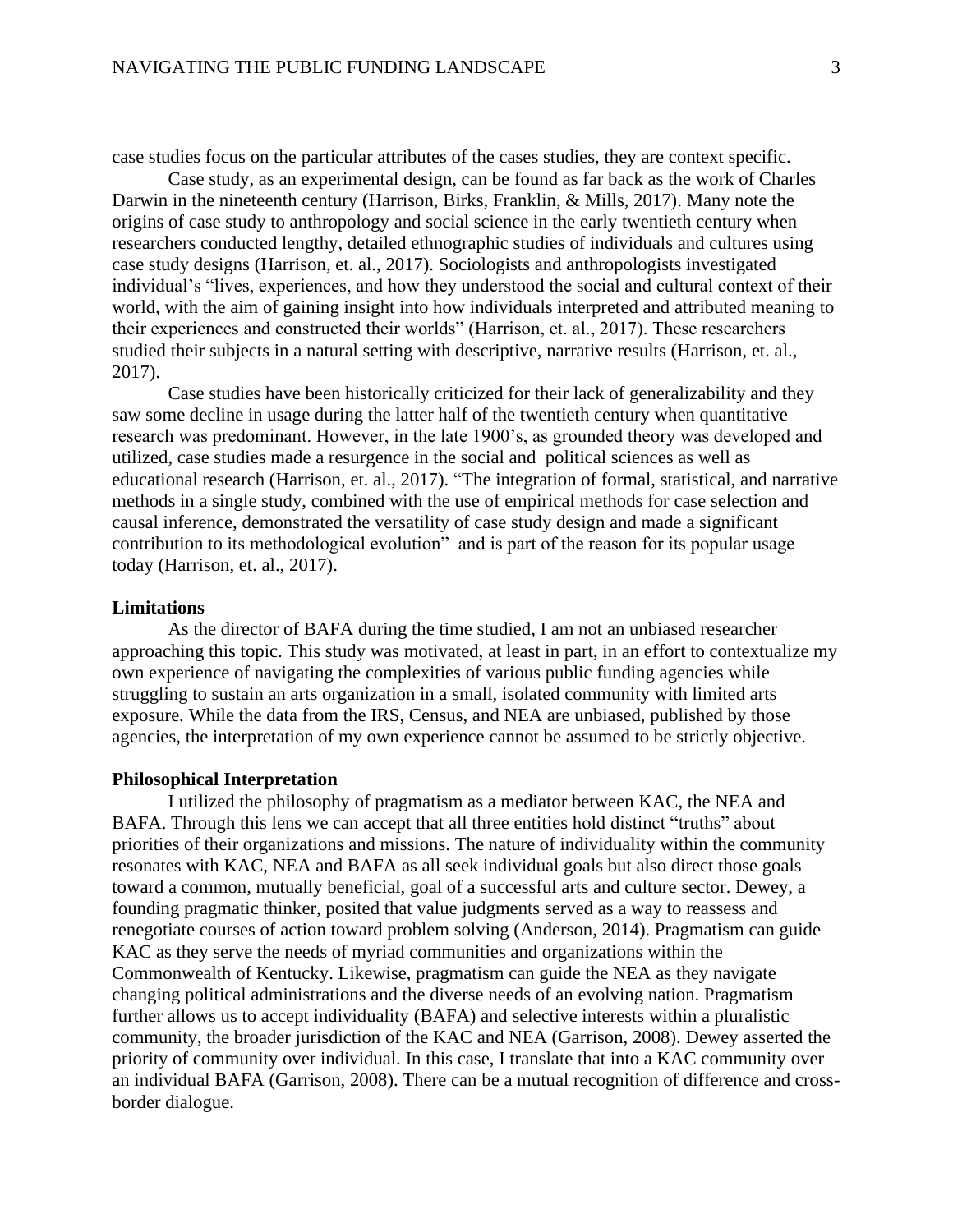### **Application**

Because they are context driven, case study was the perfect vehicle for examining the relationship between BAFA, the Kentucky Arts Council (KAC), and the NEA. The temporal limitations of case studies are particularly relevant. This study paints a picture of the public funding atmoshpere faced by BAFA while I was the executive director, from 2012-2017. Likewise, where Appalachian arts organizations like BAFA operate is central to how they operate. In addition, the history and politics of the region determines much of what is allocated to SAA's within the Appalachian region and what is required of them in return. The locality of the Appalachian Region is unique in the U.S. and the characteristics that define it are regional (Millesen, 2015), making case study a good match for examining this phenomenon.

#### **Data Collection**

I conducted a search of the NEA grantee database for the year 2016, searching states that have counties falling within the jurisdiction of the Appalachian Regional Commission (ARC), an agency that exists to facilitate economic growth and sustainability within the Appalachian region (arc.gov). The ARC operates in select counties in twelve states: Alabama, Georgia, Kentucky, Maryland, Mississippi, New York, North Carolina, Ohio, Pennsylvania, South Carolina, Tennessee, Virginia, as well as all of West Virginia. Rural Appalachia is "an area characterized by low population density, geographic isolation, poor roads, and lack of public transportation" (Millesen, 2015, p. 129). My intention was to compare all organizations that received funding from the NEA in 2016, that were also located in towns with populations of less than 2,000, that also lie in counties under the mandate of ARC. Using these criteria, I identified the following seven organizations, all of whom received NEA grants through the Art Works program. One organization (Hindman, Kentucky) received an Our Town grant as well as the Art Works grant:

Young Harris College (Young Harris, Georgia, population 1,431, in Towns County with a population of 11,182)

Appalachian Artisan Center of Kentucky (Hindman, Kentucky, population 733, in Knott County with a population of 15,693)

Alleghany County Schools (Sparta, North Carolina, population 1,727, in Alleghany County with a population of 10,837)

Penland School of Crafts (Penland, North Carolina, population 200, in Mitchell County with a population of 15,579)

Glimmerglass Opera Theatre (Cooperstown, New York, population 1,770, in Otsego County with a population of 60,636)

Iroquois Indian Museum (Howes Cave, New York, population 861, in Schoharie County with a population of 31,582)

Contemporary American Theatre Festival (Shepherdstown, West Virginia, population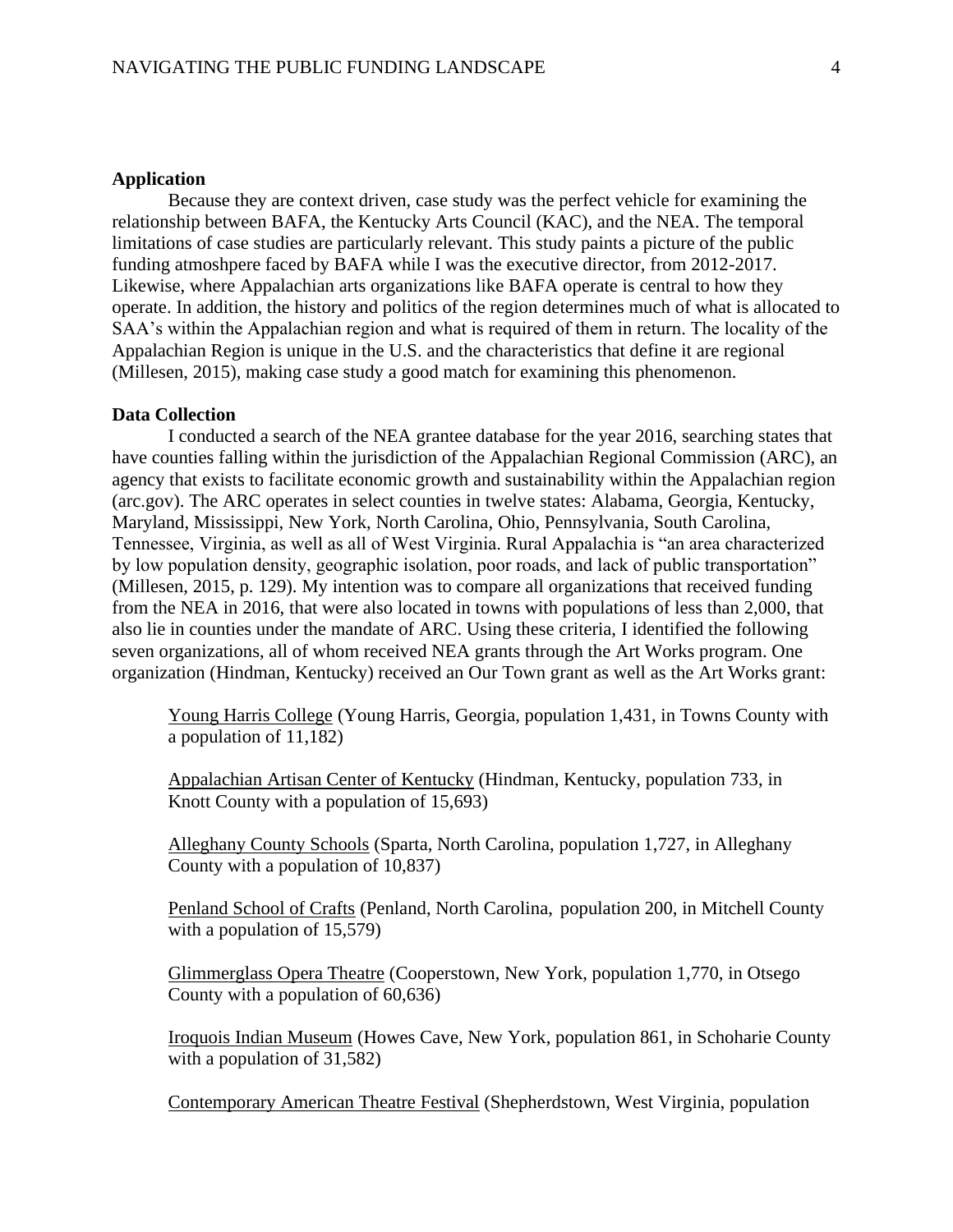#### 1,991, in Jefferson County with a population of 56,482)

The case study organization to which these NEA grant recipients will be compared is:

Burkesville Academy of Fine Arts (Burkesville, Kentucky, population 1,509, in Cumberland County with a population of 6,759)

All population data is from census.gov, for year 2016.

In order to determine whether these eight organizations existed in isolation or as part of artistic hamlets, each city name was entered into the Internal Revenue Service Exempt Organization Status Check to tally the number of arts or arts-related organizations operating in those communities (irs.gov). Finally, email inquiries were made to the five state arts agencies that represent these eight organizations to determine current technical support practices for arts organizations seeking federal funding through the NEA.

#### **Findings**

An examination of the Appalachian organizations receiving funding from the NEA in 2016 reveals both similarities and differences as compared to our case study, BAFA. One key difference is population density. While all of these organizations rest in towns of less than 2,000, BAFA, in Cumberland County, Kentucky, with a population of less than 7,000, is substantially more isolated. Another difference lies in proximity to institutions of higher learning. Of the seven identified organizations, six are located in counties that also boast at least one four year college while the seventh organization (Penland School of Crafts, Penland, NC) shares a county with the main campus of an accredited community college. Cumberland County, Kentucky does not share this advantage of local access to higher education and the resources that accompany that proximity.

A search of the IRS database revealed that the majority of these organizations are unique in their communities, notwithstanding the potential arts impact of colleges and universities. Non-profit Arts and Culture Organizations by City According to the IRS Bukesville, Kentucky - 1 Hindman, Kentucky - 1 Penland, North Carolina - 1 Howes Cave, New York - 1 Young Harris, Pennsylvania - 2 Sparta, North Carolina - 3 Shepherdsville, West Virginia - 4 Cooperstown, New York – 12

The general trend, with some exceptions, is that the NEA funded organizations that provide unique arts experiences for their communities, opportunities that might be wholly unavailable without those organizations.

Correspondence with the state arts agencies that represent Georgia, Kentucky, North Carolina, New York and West Virginia confirmed the hypothesis that state arts agencies serving rural Appalachian communities are not providing technical support to assist organizations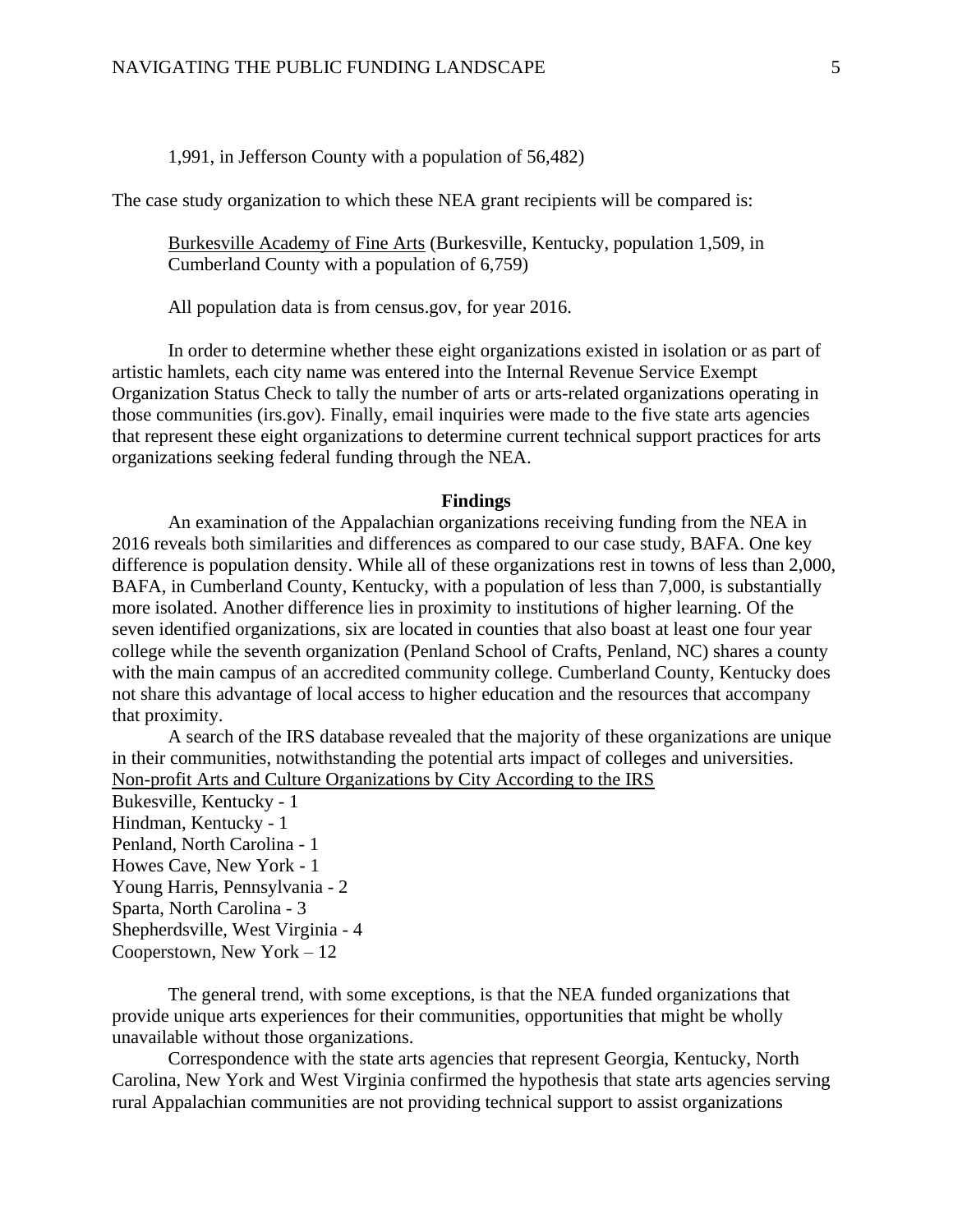through the NEA grant application process. Georgia Council for the Arts did offer that they sometimes pair new NEA applicants with organizations who have successfully received federal funding in the past, facilitating a sort of peer-to-peer mentorship.

#### **Recommendations**

Kieffer (2020) explored the communication relationship between SAAs and SIRAOs in Appalachian Kentucky and Tennessee. That study revealed a similar disconnection between the needs of SIRAOs and the resources available through their SAAs. Additionally, that study highlighted misperceptions between arts administrators at SAAs and SIRAOs.

These studies both seem to uncover the need, at the state level, for a liaison with the primary job function to find small arts organizations and orient those organizations to the many resources available through their SAA. It is in the interests of both SAAs and SIRAOS to improve the quality and frequency of their communication.

In addition to that practical and functional solution, I recommend two avenues for future research. It would be beneficial to examine the communication relationship between state arts agencies and the National Endowment for the Arts. In addition, future research could examine the grant application process from the perspective of small, rural, arts organizations to determine why some successfully receive NEA funds while others, situated similarly, either do not receive funding or do not even apply. This research could serve to inform the technical support provided by state arts agencies to organizations in isolated, rural communities.

#### **Conclusion**

This paper sought to determine if arts organizations serving the most isolated, rural populations really benefit from the NEA. A review of NEA grant recipients falling in towns of less than 2000 that also fall within the geographic reach of the Appalachian Regional Commission reveals that there is a gap in NEA funding. While small towns are awarded funding, these towns are, consistently, cradled within larger counties with nearby resources. These towns are rural, but not isolated.

The NEA sees their funding actively making a difference in large, small, urban and rural communities, in every congressional district (Nance, 2017). One wonders if the definition of rural might need to be reassessed. There are rural communities in the U.S. that exist as such deliberately. These are places, like Berea, Kentucky, a haven for artisans and creative progressives (bereaky.gov). The attributes that attract creative occupations to these rural areas might be natural amenities and opportunities for outdoor activity, and the like (Wojan & Nichols, 2018). However, the purpose of this paper has been to address the needs of those communities that are not rural by design, but by nature of their generational poverty, geographic isolation and lack of financial resources. Both types of community are classified as rural, but both populations do not exhibit the same needs. For the NEA and KAC to legitimately claim that they provide Art for all Americans, it is my recommendation that greater technical support should be provided to small communities through cooperation between the NEA and state arts agencies.

One of my greatest regrets, looking back on myself as that new executive director, is that I did not further pursue NEA funding. BAFA worked closely with the local school district to provide arts programming and education in a district otherwise devoid of arts opportunities. BAFA worked with the public library to collaborate on educational integration of arts, literature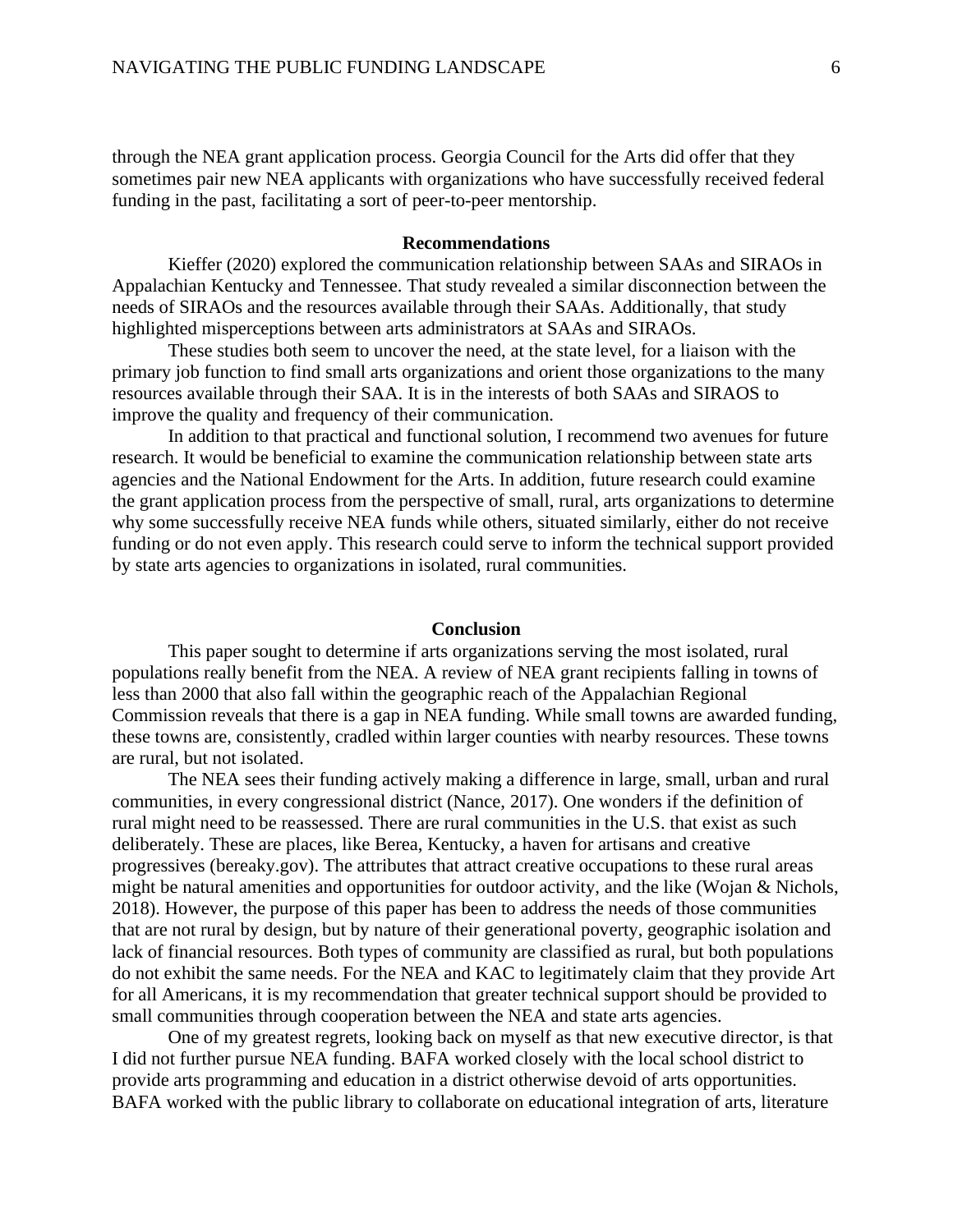and community. BAFA worked with the city and county governments to support local commerce and provide community enrichment for all socio-economic and racial groups within the community. BAFA impacted surrounding counties through school assemblies, live performances, educational enrichment opportunities and more. The NEA emphasizes that "broad partnerships are necessary to achieve good project outcomes; political support is essential ...and projects should be tied to local assets and knowledge; and arts-based activities must work in concert with other community development efforts, plans, and goals" (Chu & Schupbach, 2014, p. 67). BAFA did all of these things and boasted letters of endorsement from our county judge executive, mayor and every school administrator in our district. A review of the organizations awarded grants in 2016, cross-referenced with community data, makes a strong case that BAFA could well have been chosen for NEA funding, had local resources been available to guide me in that process, yet in a few phone calls with our representing state arts council we were discouraged from pursuing public funding.

The NEA remains endangered, weakened by current policies and is a controversial priority for the general American public (Wilkerson, 2012). In order to remain relevant in a time of political threat, the NEA should proactively make itself relevant to all Americans, even those in small, isolated communities (Nance, 2017). Their rural arts initiative efforts have certainly yielded a more comprehensive federal commitment to the arts, expressed in both funding and policy (Chu & Schupbach, 2014). It is not my intention to minimize the increased rural impact of the NEA, but by illuminating the disparities in funding, it is my hope that improvements can be made with regard to technical support. One of the greatest narratives the NEA has weaved to bolster favorable public opinion is their claim of providing equal access to the arts. "The Arts Endowment's programs now reach into every corner of our nation—bringing the best of the arts and arts education to the broadest and most varied audiences" (Gioia, as cited in Wirjau, 2012, p. 320).

Maybe the NEA cannot reach all rural communities, but they can certainly strengthen relationships and communication with the state arts agencies that are closer to these communities. I did not call the NEA for help. I called the KAC, because that is where I lived and where my organization operated. The NEA functions with a centralizing role that coordinates third parties, earning access to more substantial resources and political capital than local organizations could hope to achieve (Redaelli, 2016). The NEA claims that they are looking at what is happening at the local level to frame a national discourse that is created through a bottom-up process (Redaelli, 2016).

Many local issues are also regional concerns, which indicates that if I had this challenge in an Appalachian county in Kentucky, then organizational leaders in other parts of the Appalachian region may well be facing the same struggle (Millesen, 2015). In my correspondence with the five state arts agencies relevant to this study, none of them revealed any deliberate efforts to facilitate NEA funding for small, rural arts organizations in their states. They all promoted their own grant programs with some peripheral support as matchmaker between past NEA grant recipients and prospective NEA grant applicants. It continues to be worth asking whether the lack of support through the NEA grant process is because state arts agencies see the NEA as competition. Further, the question should be asked if state arts agencies see the NEA as irrelevant or obtuse in their own jurisdictions. Both the NEA and SAAs have unique and necessary functions in the public funding landscape. Love (1991) coined these "important and distinct qualities that strengthen public support for the arts" (p. 227). Love suggested that the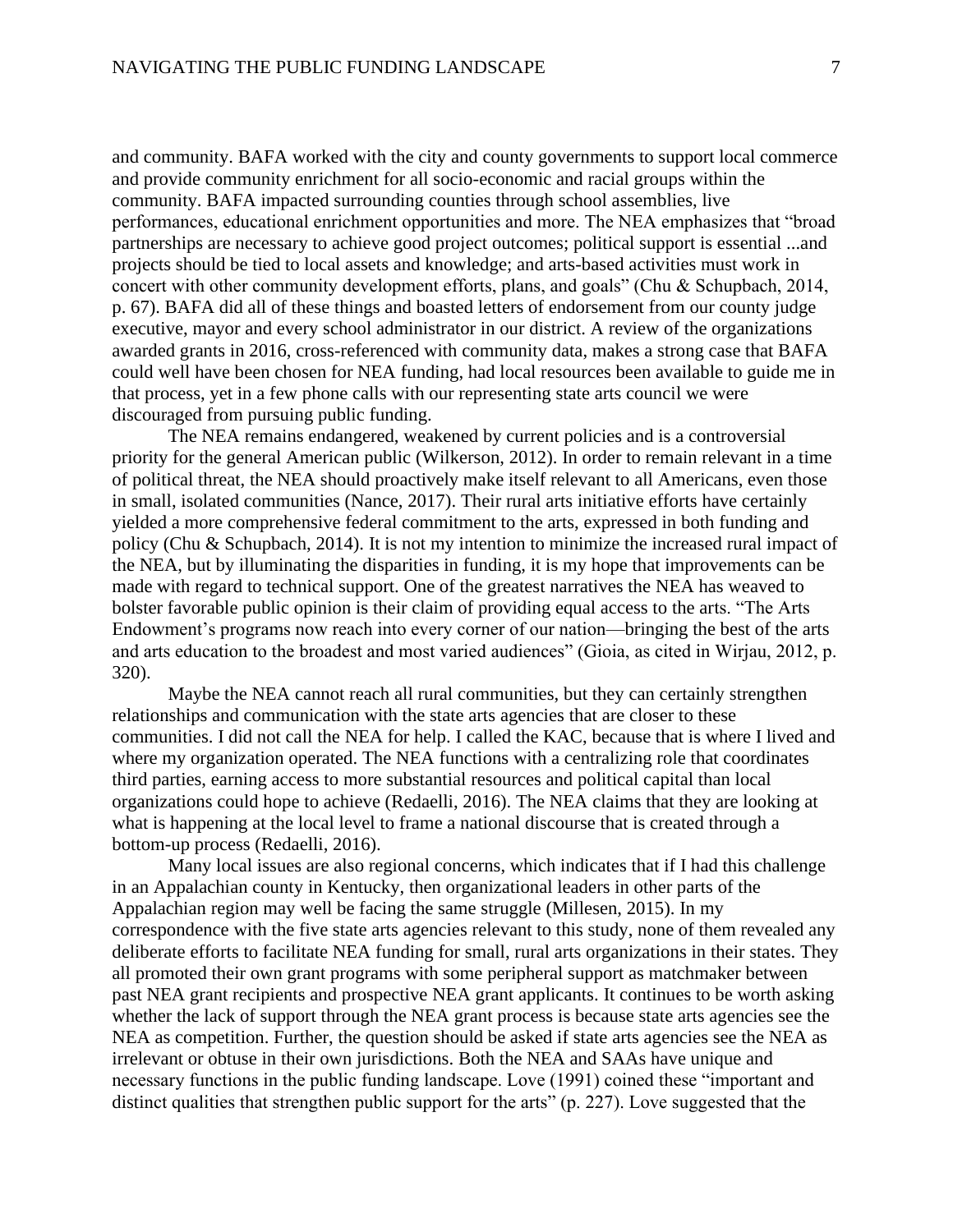NEA is capable of funding major institutions while SAAs could be critical for emerging young organizations as they develop. No one benefits from competition and lack of cooperation between and among arts organizations, the NEA and SAAs, including one small, isolated, rural arts organization in Appalachian, Kentucky.

## References

- About Us. (n.d.). Appalachian Regional Commission. Retrieved March 22, 2018 from https://www.arc.gov/about/index.asp
- About Us (n.d.) Crawford County. Retrieved March 27, 2018 from crawfordcountypa.net
- Anderson, E. (2014). Dewey's Moral Philosophy. In E. N. Zalta (Ed.), *The Stanford Encyclopedia of Philosophy.* (Spring). Retrieved February 6, 2018, from https://plato.stanford.edu/archives/spr2014/entries/dewey-moral/
- Baxter, P. & Jack, S. (2008). Qualitative case study methodology: Study design and implementation for novice researchers. *The Qualitative Report, 13*(4), 544-559.
- Berea (n.d.). Berea Homepage. Retrieved on March 29, 2018 from http://bereaky.gov.
- Chu, J. and Schupbach, J. (2014). Our Town: Supporting the arts in communities across America. *Community Development Journal, 10*(2), 65–72.
- DiMaggio, P. (1991). Decentralization of arts funding from the federal government to the states". In S. Benedict (Ed.), *Public Money and the Muse*, (pp.216–252). New York, NY: W. W. Norton..
- Fallon, M. (2012). An arts funding revolution. *Public Art Review,* (47), 38-41.
- Garrison, J. W. (2008). Reconstructing democracy and recontextualizing Deweyan pragmatism. In J. Garrison (Ed.), *Reconstructing democracy, recontextualizing Dewey*  (pp. 1-18). New York, NY: SUNY Press.
- Grant Search (2016). NEA grant database. Retrieved on March 22, 2018 from https://apps.nea.gov/grantsearch/
- Harrison, H., Birks, M., Franklin, R., & Mills, J. (2017). Case study research: Foundations and methodological orientations. *Forum: Qualitative Social Research, 18*(1), 19. http://nbnresolving.de/urn:nbn:de:0114-fqs1701195.
- Kieffer, E. L. (2020). *Exploring Relationships Between Arts Administrators in Appalachian Kentucky and Tennessee and Their State Arts Agencies: A Qualitative Narrative Inquiry*. ProQuest Dissertations Publishing.
- Love, J. (1991). Sorting out our roles: The state arts agencies and the National Endowment for the Arts. *Journal of Arts Management & Law, 21*(3), 215. https://doiorg.ezproxy.waterfield.murraystate.edu/10.1080/07335113.1991.9943137
- Millesen, J. (2015). Understanding collective impact in a rural funding collaborative: Collective grantmaking in Appalachian Ohio. *The Foundation Review,* (4), 128.
- Nance, K. (2017). NEA at risk: The future of arts funding under Trump. *Poets & Writers Magazine,* (3), 51.
- NEA (2017). New research report highlights economic impact of the arts in rural communities. Retrieved March 29, 2018 from https://www.arts.gov/news/2017/new-research-reporthighlights-economic-impact-arts-rural-communities
- NEA. (2015). New funding and resources for creative placemaking. Retrieved March 27, 2018 from http:// arts.gov/news/2015/new-funding-and-resources-creative-placemaking.